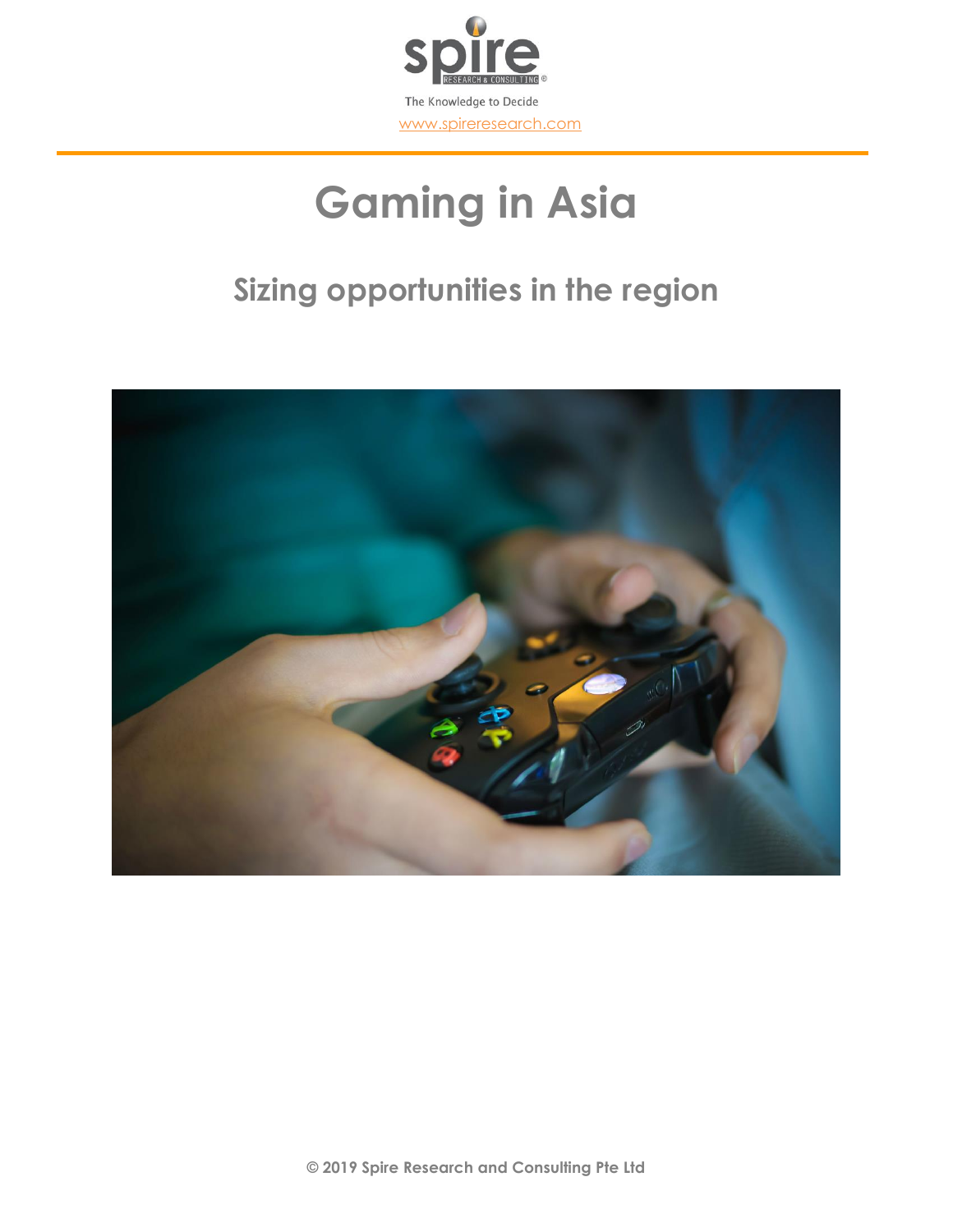### **Gaming in Asia – Sizing opportunities in the region**

*Asia's gaming<sup>1</sup> market is evolving and becoming extremely volatile and competitive. In recent years, the Southeast Asian gaming industry has attracted the attention of investors, developers and analysts from Australia, China, India and elsewhere2. Asian mobile gaming generated USD36 billion in revenue in 20173, where 97 per cent of the revenue<sup>4</sup> was generated from the Philippines, Indonesia, Malaysia, Thailand, Vietnam and Singapore<sup>5</sup> . How bright is the future of Asia's gaming market?*

### **Mobile gaming market in Southeast Asia (SEA)**

Southeast Asia's mobile games market is growing fast, representing a costeffective opportunity for investors, mobile developers and publishers<sup>6</sup>. By 2021, the number of mobile online gamers in Southeast Asia will rise to 250 million<sup>7</sup>.

Indonesia, Malaysia, Thailand, Vietnam, Singapore and the Philippines are the six biggest countries for mobile gaming in the Southeast Asia<sup>8</sup>. Mobile games are growing faster than PC online games due to the availability of free-toplay option9. The advent of cloud-based mobile gaming is set to drive this growth even further.

Southeast Asia was worth USD2 billion in e-gaming revenues in 2017; with Thailand's gaming revenue being 22 per cent of the total revenue. In 2016, Indonesia ranked as the largest mobile gaming market in the region with total revenue of USD330 million10.

<sup>2</sup> How promising is the mobile games market in Southeast Asia?, Allcorrect Games, Retrieved on 15 July 2018

<sup>7</sup> Ibid <sup>8</sup> Ibid

<sup>9</sup> Ibid

<sup>10</sup> Gaming revenue share in Southeast Asia from 2013 to 2017, by country, Statista, Retrieved on 15 July 2018



**<sup>.</sup>** <sup>1</sup> No child's play: Asia's gaming industry is on the rise, citywireasia.com, Ishika Mookerjee, 4 August 2017

<sup>3</sup> Games industry generated \$108.4bn in revenues in 2017, Gamesindustry.biz, James Batchelor, 31 January 2018 <sup>4</sup> Southeast Asia Mobile Games Market 2017 – 2021 – Revenue is projected to reach \$1.1 Billion, Rising to \$2.4 Billion by 2021, Insider Inc. and finanzen.net GmbH, 15 November 2017

 $5$  Ibid

<sup>6</sup> Ibid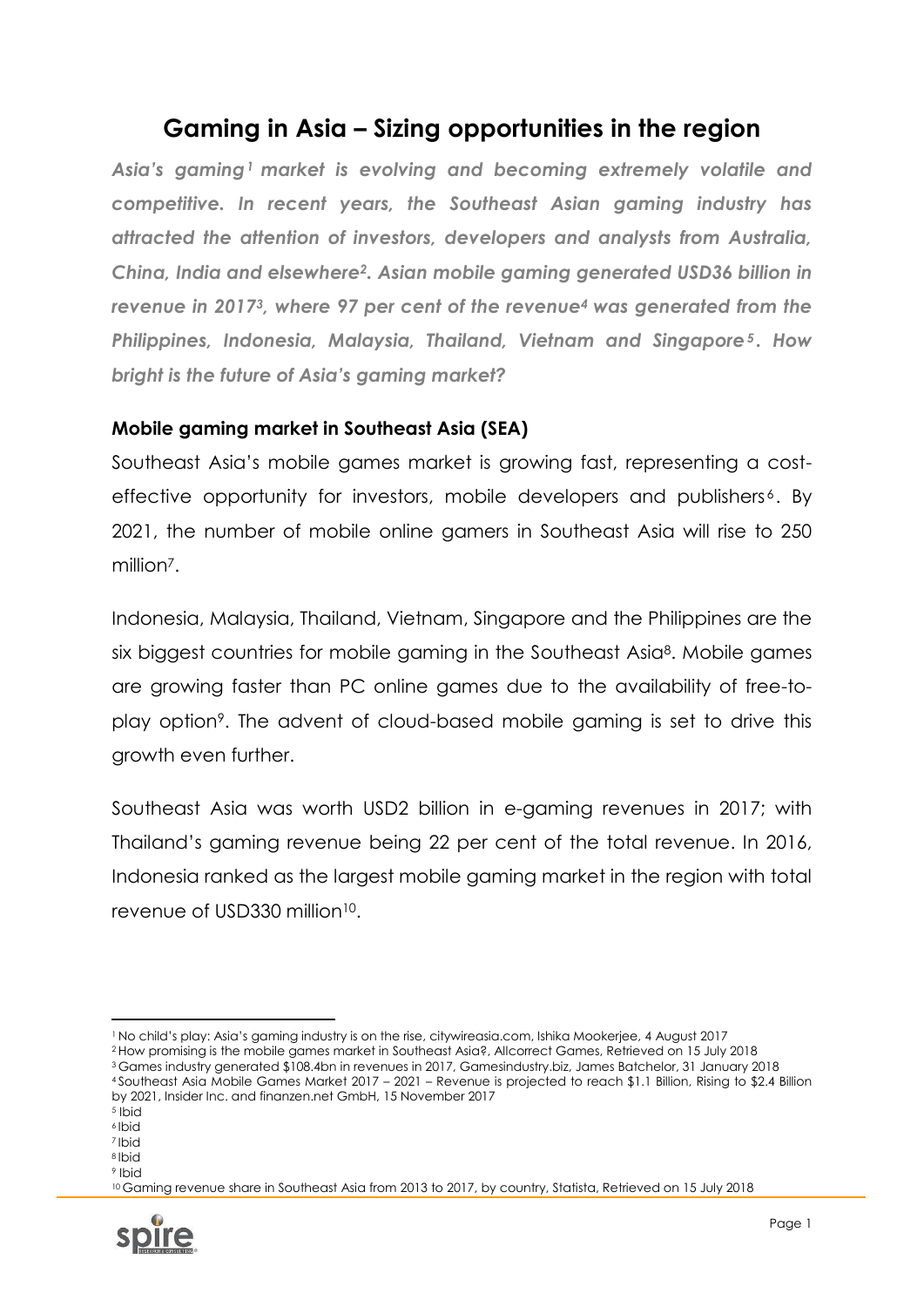The gaming revenue share of Southeast Asian countries from 2013 – 2017 is shown below<sup>11</sup>:



Figure1: Gaming revenue share in Southeast Asia from 2013 to 2017, by

Statista

Sources: Newzoo; Venture Beat

### **Gaming Market Size and Growth**

The overall gaming market is booming in the Asia Pacific region and it will remain the world's largest gaming market by revenue, with over 26 per cent growth in 2018 from 2017 to reach USD70 billion<sup>12</sup>.

<sup>12</sup> Newzoo: Games market expected to hit \$180.1 billion in revenues in 2021, Venture Beat, Dean Takahashi, 30 April 2018



**<sup>.</sup>** <sup>11</sup> Ibid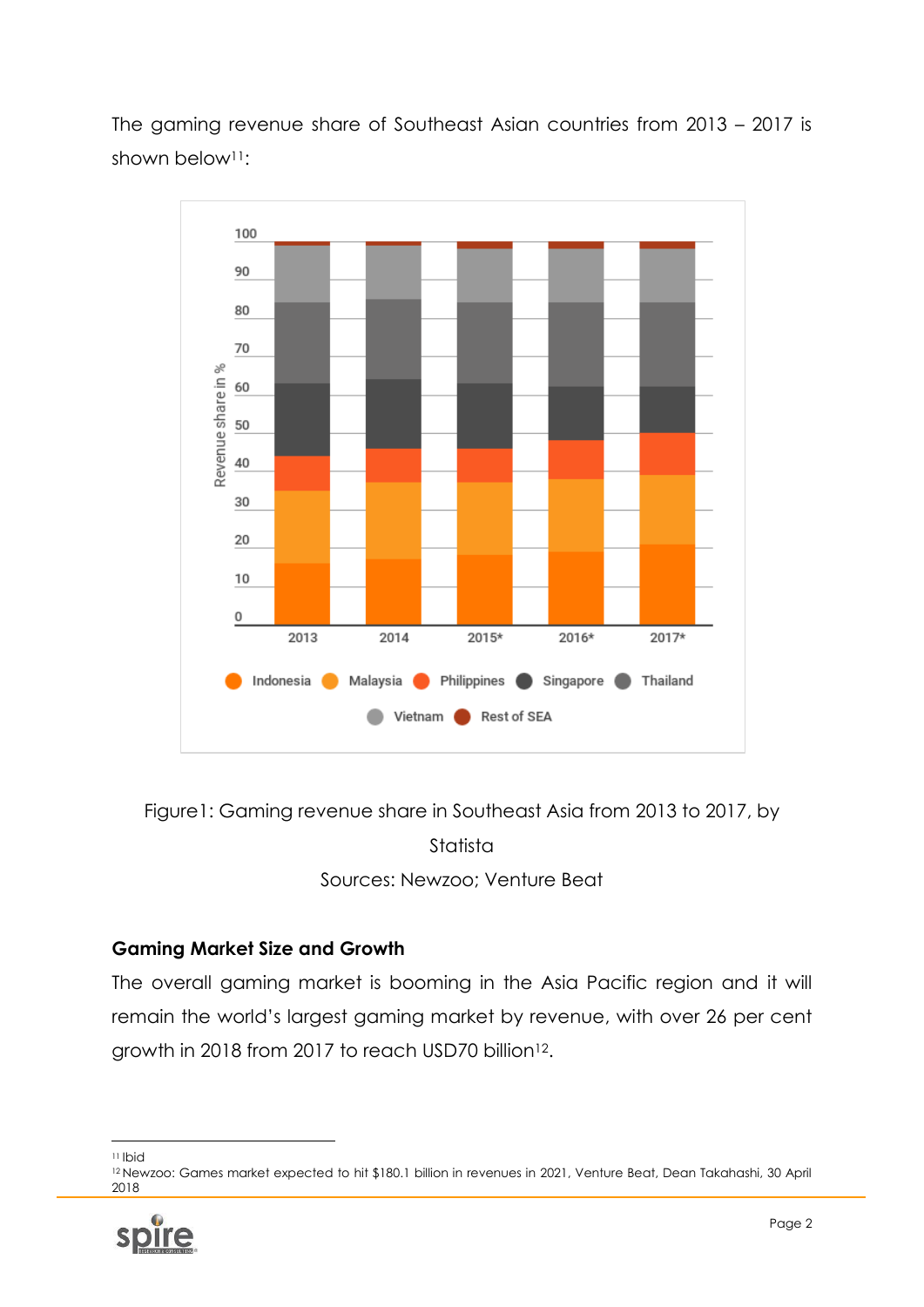The Asia Pacific market is expected to reach revenues of USD87 billion by 2025 with India, China and South Korea offering the greatest growth opportunities due to internet and smartphone penetration coupled with large, increasingly tech-savvy populations<sup>13</sup>.

### **Growth drivers that will shape the gaming future<sup>14</sup>**

*Southeast Asia offers a large and steadily growing market space with arguably fewer barriers to entry for international game developers and resellers as compared to China.*

Southeast Asia is one of the most lucrative markets for investors, publishers, developers and gamers because of the steady revenue growth every year.

The Southeast Asian region is projected to grow gaming revenues to USD4 billion by 2021. This is dwarfed by domestic market revenue in China, which is expected to grow from USD27 billion to USD35 billion. Nevertheless, Southeast Asia offers a large and steadily growing market space with arguably fewer barriers to entry for international game developers and resellers as compared to China.

### **What technological factors are driving changes in the gaming industry?**

Several technological factors are driving changes in the gaming industry. Some pull factors driving changes in the gaming industry include:

**Adoption of Augmented Reality (AR) and Virtual Reality (VR) <sup>15</sup>**

Augmented Reality (AR) is able to enhance the gaming experience by combining the virtual and physical worlds, while Virtual Reality (VR) embeds the gamer in an artificially created world.

<sup>14</sup> Southeast Asia's gaming industry is on a growth trajectory, and here's why, E27 (Entrepreneurs 27), Jared Polites, 13 February 2018 <sup>15</sup> 9 Trends That Will Define 2018's Mobile Gaming Outlook, DZone.com, Arun A K, 27 March 2018



**<sup>.</sup>** 13 Gaming Market Size Worth \$171.96 Billion by 2025 | CAGR: 6.5%: Grand View Research, Inc., PR Newswire Association LLC., 29 January 2018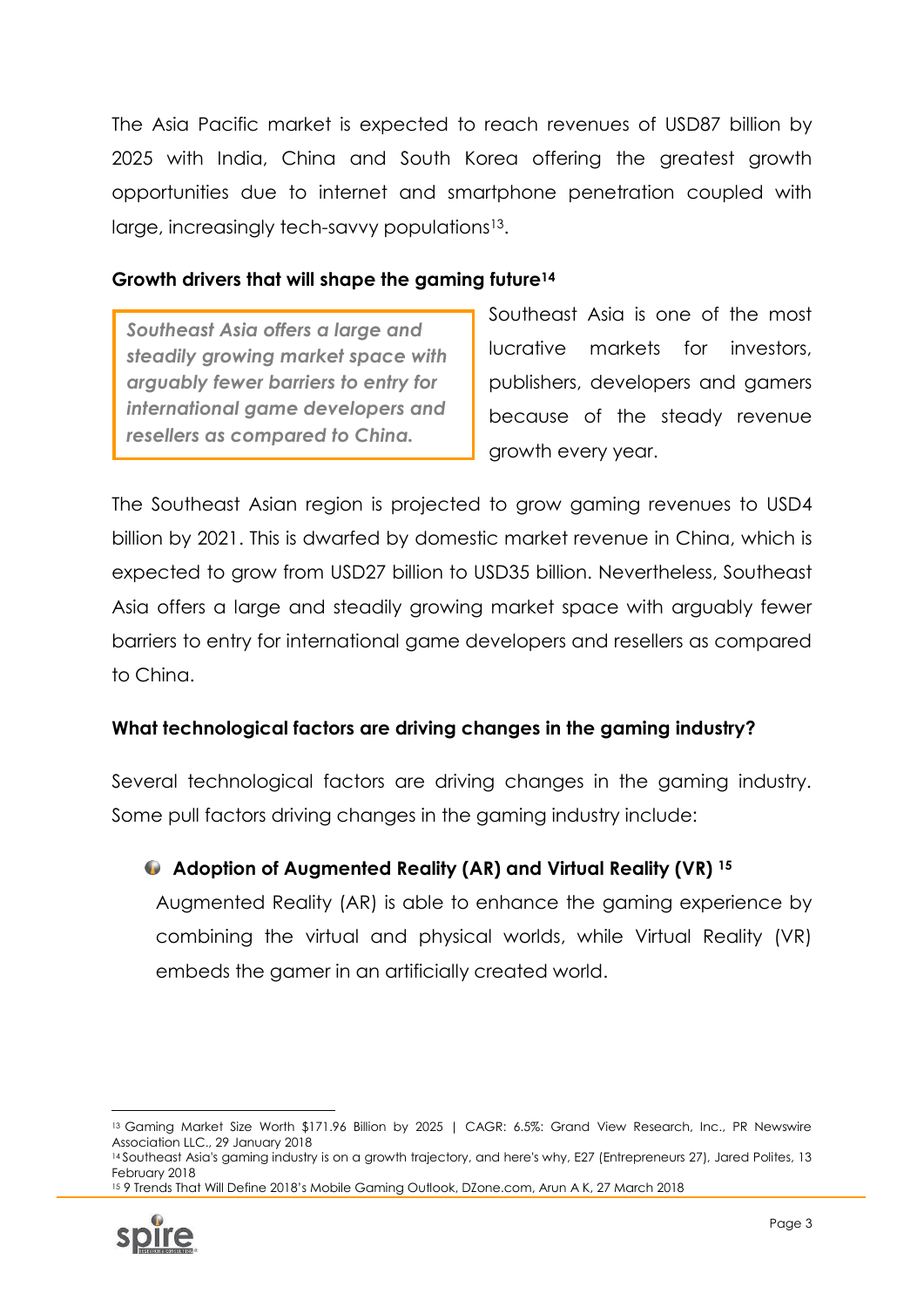With cutting-edge technological advancements like Samsung Gear and Google Daydream, by 2025 Virtual Reality's (VR) adoption is expected to deliver about USD45 billion in profits.

### **Cloud Games<sup>16</sup>**

Cloud-based games, referred as Gaming-as-a-Service or GaaS, is a new way of playing games using the power of servers on smartphones with reliable internet speed. Players play the live games via a cloud server accessed through their mobile devices without installing or downloading the game.

LiquidSky, Plagiga, GeForce Now and LoudPlay are the few top cloud game applications.

#### $\sqrt{2}$ **Adoption of mobile eSports**

Electronic Sports or eSports is growing rapidly. ESports are multiplayer electronic games played competitively by professional or semiprofessional players in a public place, with live streaming to fans usually accompanied by sports commentary <sup>17</sup> , modelled along the lines of other sports like football, baseball and basketball.

The global eSports market size is expected to grow to USD589 million by 2020 with the Asia-Pacific region and China as the major contributors18.

#### $\bullet$ **Cross platform PC and Mobile games<sup>19</sup>**

Tablet and smartphone games together contribute 42 per cent of total global gaming revenue, which is higher than PC games revenue.

<sup>19</sup> Ibid



**<sup>.</sup>** <sup>16</sup> Ibid

<sup>17</sup> The Complete Guide to eSports: What is it and Why is it so Popular?, ironSource, Raquel Korman, 4 April 2018 <sup>18</sup> Newzoo: Mobile esports ascends in Asia, Venture Beat, Stephanie Chan, 8 February 2018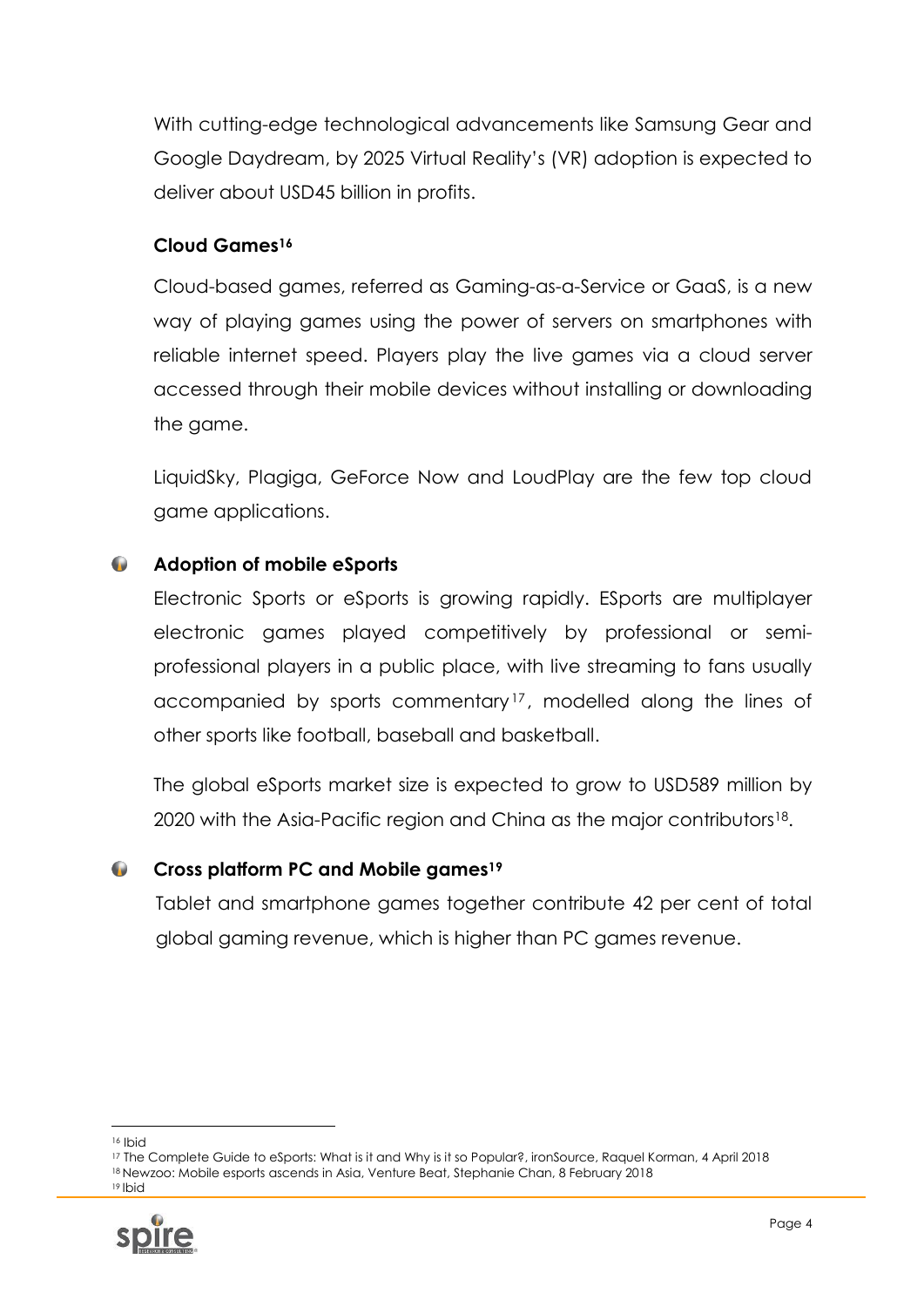#### $\bullet$ **Think that women are not gamers? Think again<sup>20</sup>**

Approximately 48 per cent of gamers in Philippines, 47 per cent in Thailand, 44 per cent in Indonesia and 42 per cent in Malaysia were women in 2017.

#### **Jobs in AR, VR and eSports<sup>21</sup>**

With technological advancement in VR and AR, new job opportunities are being created. Since 2015, the AR and VR industries have seen a 93 per cent increase in job postings. Also, job postings related to eSports have increased 18 per cent in 2018 from 2017 and 57 per cent since 2015.

### **Booming gaming markets in Asia**

The Asia-Pacific region is now the fastest growing gaming market in the world. China, Japan and Korea are the major players, but at the same time, Southeast Asian games market remains attractive to developers and publishers<sup>22</sup>.

Key countries of interest include:

#### $\bullet$ **China**

Over half of China's 600 million gamers play online PC games<sup>23</sup>. With a rising number of female gamers, the mobile audience is expected to reach a total of 720 million mobile gamers by 202124.

Currently 36 per cent of the world's gaming market is made up of mobile phone games, with 183 million mobile gamers in China alone25.

<sup>25</sup> China's \$32.5B Gaming Market Is Driving Mobile Esports To New Heights, Forbes Media LLC., Elaine Ramirez, 16 May 2018



1

<sup>20</sup> Percentage of gamers that were female in Southeast Asia in 2017, by country, Statista, Retrieved on 20 July 2018 <sup>21</sup> Indeed.com: U.S. game jobs are growing in AR, VR, and esports, Venture Beat, Dean Takahashi, 29 March 2018 <sup>22</sup> How Gaming is Evolving in Asia?, Digital Edge, Retrieved on 25 July 2018

<sup>23</sup> Chinese games market expected to reach \$42bn revenue by 2022, Gamer Network, Haydn Taylor, 8 May 2018 <sup>24</sup> Ibid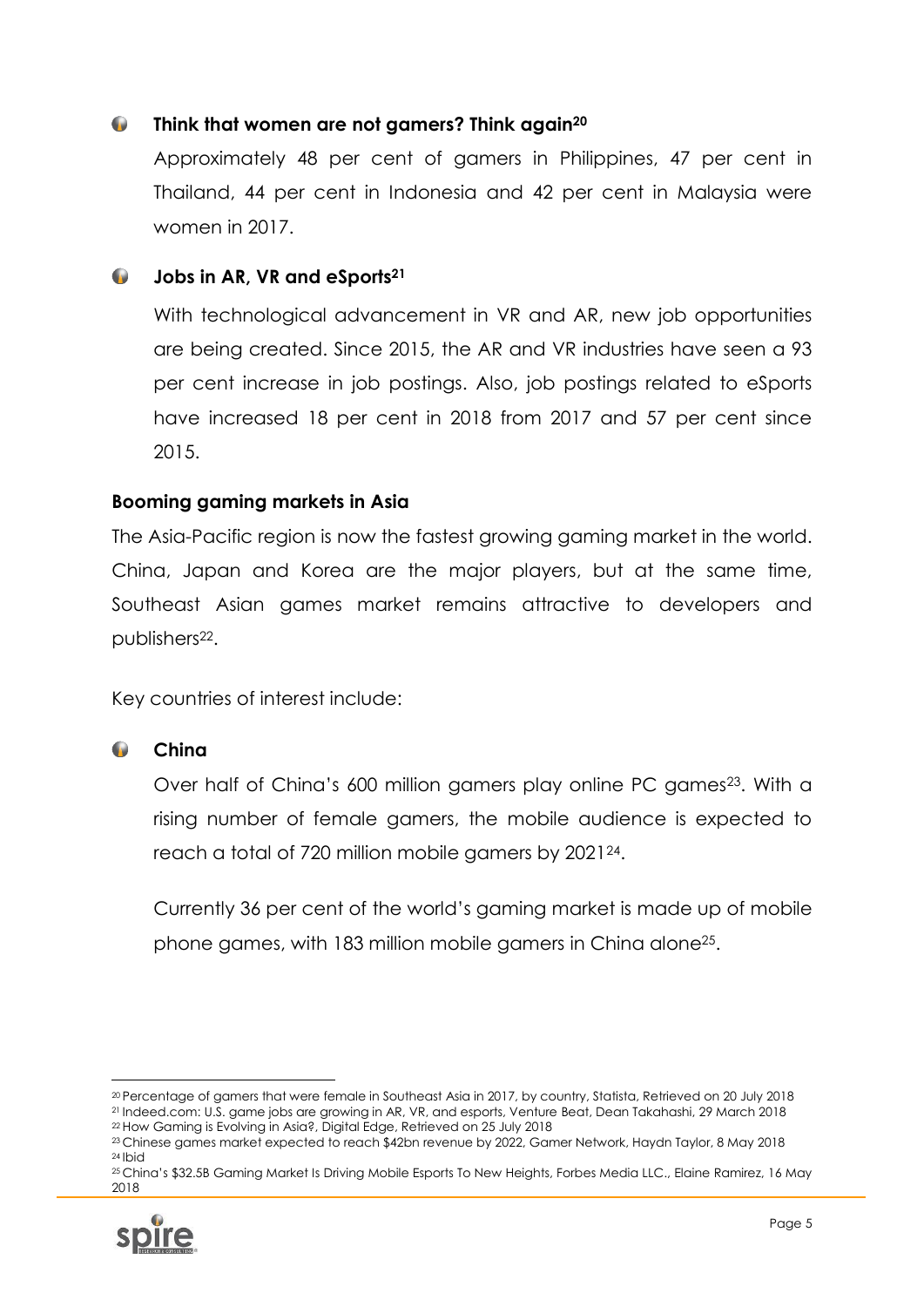#### $\sqrt{2}$ **Japan**

Japan is the most mature market for mobile games in the gaming industry26. Gaming revenue has increased from to USD14 billion in 2017 from USD9 billion in 201127. Japan has also achieved unique success in exporting its games.

Gaming brands such as Sony, Sega and Nintendo are some of the most prominent gaming brands in Japan – and the world28.

#### $\bullet$ **South Korea<sup>29</sup>**

South Korea's online gaming market grew 15 per cent in 2016. With an increase in development of games to compete globally, the country now has a 15 per cent share of the global gaming sector.

#### **Taiwan<sup>30</sup> Co**

Taiwan's mobile games account for a substantial share of total global revenue and is expected to grow by 60 per cent.

Taiwan is the 15<sup>th</sup> largest mobile and PC games market globally. More than half of the population is expected to play online games by 2021.

Local investment in technology, good internet infrastructure and fan enthusiasm is responsible for this growth.

#### $\sqrt{2}$ **Indonesia<sup>31</sup>**

Indonesia's gaming market is expected to exceed USD100 million by 2019. Despite being the largest market in 2017, the country has the second lowest Average Revenue Per Paying User (ARPPU) which is the average revenue received per unique paying user. This is due to the availability of low-priced options and lower income per capita. However

<sup>31</sup> Indonesia Snapshot: The largest mobile games market in Southeast Asia, Steel Media Ltd., 2 March 2018



<sup>1</sup> <sup>26</sup> Japan's return to growth is good news for everyone, Gamer Network, Rob Fahey, 12 January 2018

<sup>27</sup> Video game revenue in Japan from 2008 to 2017 (in billion U.S. dollars), Statista, Retrieved on 1 August 2018 <sup>28</sup> Ibid

<sup>29</sup> Esports is driving the South Korean PC gaming market to new heights, Venture Beat, Rivi Bloch, 11 January 2018 <sup>30</sup> Niko Partners: Taiwan's game market on path to \$2.8 billion by 2021, Venture Beat, Dean Takahashi, 11 October 2017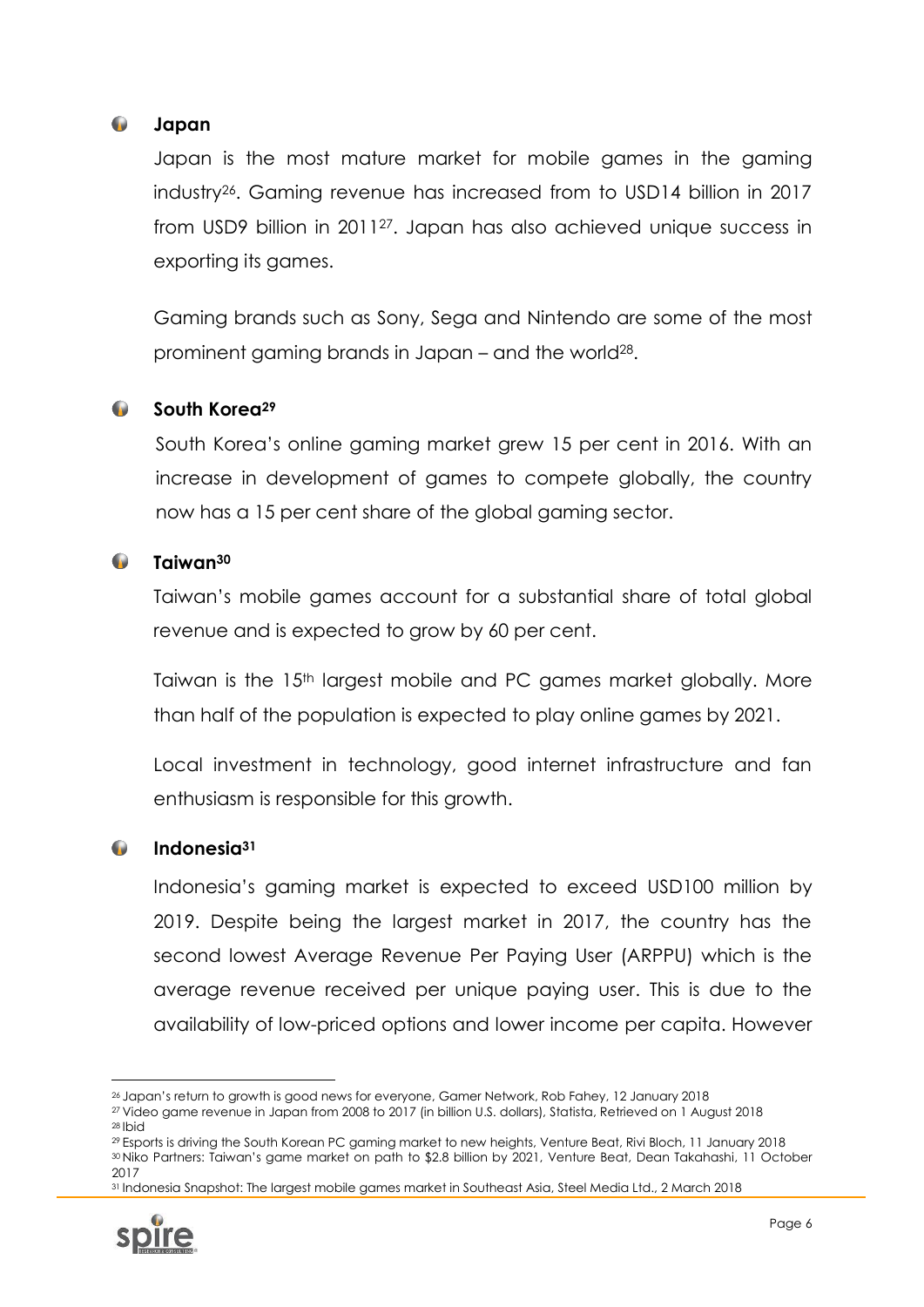with the fourth largest population in the world, Indonesia will likely continue to be the largest gaming market in Southeast Asia.

#### $\bullet$ **India**

The Indian digital gaming sector is growing rapidly due to internet and smartphone penetration, a healthy economic outlook and favourable demographics<sup>32</sup>.

Between 2014 and 2016, gaming downloads doubled with 35 per cent of women and 40 per cent of men playing mobile games five days a week<sup>33</sup>. The Indian gaming market will be worth USD1 billion by 2021 with 628 million gamers34.

### **Challenges ahead**

Some obstacles in the way of healthy market growth include:

#### $\bullet$ **Augmented Reality / Virtual Reality**

'Pokémon Go' is the famous AR game which brought the much-loved Pokémon characters from the virtual to the real world. However, the game failed to deliver the revenues and profits that were expected. Even though VR and AR games can deliver a high-quality visual experience, some limitations exist<sup>35</sup>. Developers need to overcome challenges related to AR and VR devices, consumer technology, daily life integration, mobile connectivity and the price of manufacturing, to name a few.<sup>36</sup>

#### $\bullet$ **Optimize advertising<sup>37</sup>**

Casual gamers spend more time playing games, making it easier for advertisers to push advertisements. Gaming companies and developers

<sup>36</sup> Top Six Augmented and Virtual Reality Technology Challenges, Jabil Inc., John Martin, 23 March 2018 <sup>37</sup> Ibid



<sup>1</sup> <sup>32</sup> Indian gaming market to grow to \$1.1bn by 2021, The Hindu, Lalatendu Mishra, 29 April 2018

<sup>33</sup> Ibid

<sup>34</sup> How Digital Gaming In India Is Growing Up Into A Billion – Dollar Market, Forbes Media LLC., Suparna Dutt D'Cunha, 9 March 2018

<sup>35</sup> Ibid